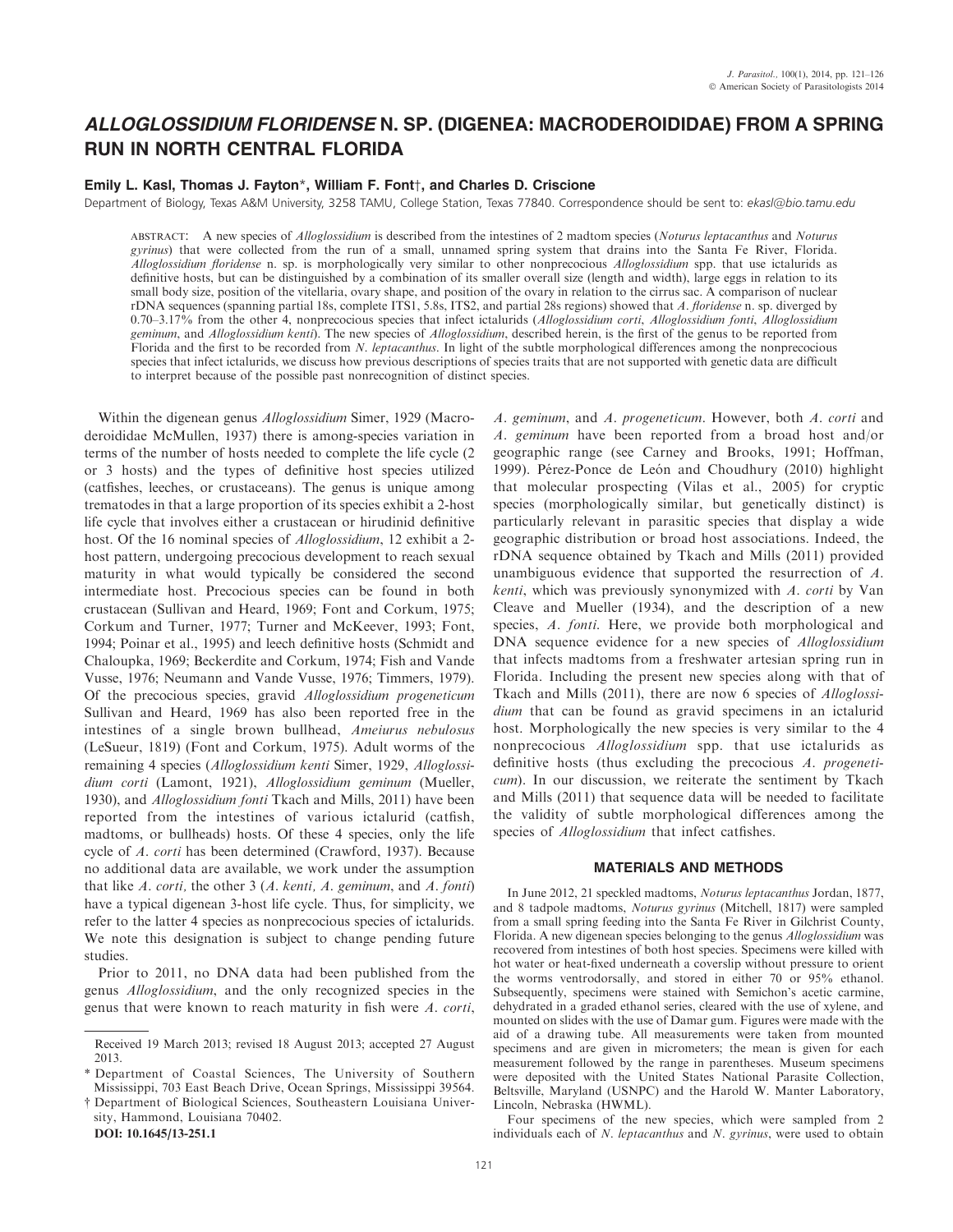

rDNA sequence data. DNA was extracted by placing individual worms in 200  $\mu$ l of 5% chelex containing 0.2 mg/ml of proteinase K, incubated for 2 hr at 56 C and boiled at 100 C for 8 min. Polymerase chain reaction (PCR) amplifications were performed, resulting in DNA fragments of approximately 2,450 base pairs (bp) spanning from the  $3'$  end of the  $18s$  nuclear rDNA gene through the internal transcribed spacer region 1 (ITS1), 5.8s, and ITS2 genes to the  $5'$  end of the 28s gene (including domains D1–D3). Twenty-five-microliter reactions containing  $3 \mu$  of template extract,  $15.25 \mu$  water,  $2.5 \mu$  10x buffer, 2.5  $\mu$ l MgCl<sub>2</sub> [25 mM], 0.5  $\mu$ l dNTP [10 mM/each], 0.5  $\mu$ l of each primer [20  $\mu$ M], and 0.25  $\mu$ l of OmegaTaq polymerase [5 units/ $\mu$ l] were used following the thermocycler profile described in Tkach et al. (2003). An Alloglossidium-based primer that we designed and that sits near the 3' end of the 18s, CC41 (5'-GATTGAATGGTTTAGCAAGG-3'), and the general trematode 28s reverse primer 1,500R (5'-GCTATCCT GAGGGAAACTTCG-3') of Olson et al. (2003) were used for the PCR. In addition to the PCR primers, 3 internal forward primers (CC48 [5'-TGTCGATGAAGAGTGCAGC-3'] developed herein, and 900F [5'-CCGTCTTGAAACACGGACCAAG-3'] and 300F [5'-CAAGTACCGTGAGGGAAAGTT G-3'] from Olson et al., 2003) were used for sequencing. PCR products were purified with the use of the Ultra Clean PCR clean-up Kit (MO BIO Laboratories, Inc., Solana Beach, California) and sent to the DNA Analysis Facility on Science Hill at Yale University (New Haven, Connecticut) for sequencing. Contiguous sequences from individuals were assembled using Sequen $cher^{TM}$  (GeneCodes Corp., ver. 4.1.4) and submitted to GenBank under accession number KC812276.

We compared our sequences to those of Tkach and Mills (2011) (GenBank JF440783.1, A. corti; JF440765.1, A. fonti; JF440771.1, A. geminum; and JF440808.1, A. kenti). Sequences of A. floridense n. sp were aligned against those of A. corti, A. kenti, A. geminum, and A. fonti with the use of Clustal W within the BioEdit program, version 7.1.8 (Hall, 1999). Tkach and Mills (2011) noted that A. fonti had 1 C/T intraspecific polymorphism in the 28s. The other 4 species in our analyses had a T at this position. Our analyses included the A. fonti sequence that had a C at that position. The aligned sequences were examined for pairwise differences with individual gaps treated as differences. Pairwise comparisons were performed using DnaSP version 5.10 (Librado and Rozas, 2009). The alignment is available from the corresponding author upon request.

# **DESCRIPTION**

# Alloglossidium floridense n. sp.

(Fig. 1; Tables I–III)

Diagnosis (based on 20 total mounts and 4 specimens used for sequencing): Body elongate, 977 (682–1,263) long  $\times$  197 (126–288) wide at level of ventral sucker; body length to width ratio 5.1:1 (3.6–6.8:1). Tegument spines cover body and decrease in number toward posterior end. Oral sucker 67 (35–91)  $\times$  85 (56–121), subterminal. Ventral sucker 78  $(61-101) \times 80$  (56-101) located approximately 1/3 of body length from anterior end; forebody length (anterior end of the body to the anterior margin of the ventral sucker) 269 (142–349). Prepharynx 54.6 (20–91) long, roughly twice as long as esophagus. Muscular pharynx 38 (30–56)  $\times$ 43 (25–56). Esophagus 22 (5–35) long. Cecal bifurcation 199 (121–258) from anterior end; ceca extend postesticularly terminating 90 (40–131) from posterior end. Two testes spherical to oval, intercecal, tandem to slightly oblique and larger than ovary; anterior testis 92 (71–116)  $\times$  96 (56– 141), posterior testis usually slightly larger, 101 (66–152)  $\times$  99 (66–147). Cirrus sac  $105 (76–121) \times 24 (15–35)$ , mostly overlapped by ventral sucker,

FIGURE 1. Alloglossidium floridense n. sp. (A) Ventral view of the holotype with 5 representative eggs depicted. (B) Dorsal view of a paratype. (C) Lateral view of a paratype, vitellaria, and spination not shown. Prior to mounting, specimens were either heat-fixed underneath a cover slip without pressure (A, B) or placed in hot water directly (C). (D) Male terminal reproductive structures. Drawing of ovarian complex not shown because details were not discernable in stained specimens. Scale  $bars = 400 \mu m$  (A), 150  $\mu m$  (B, C), 100  $\mu m$  (D).

 $\leftarrow$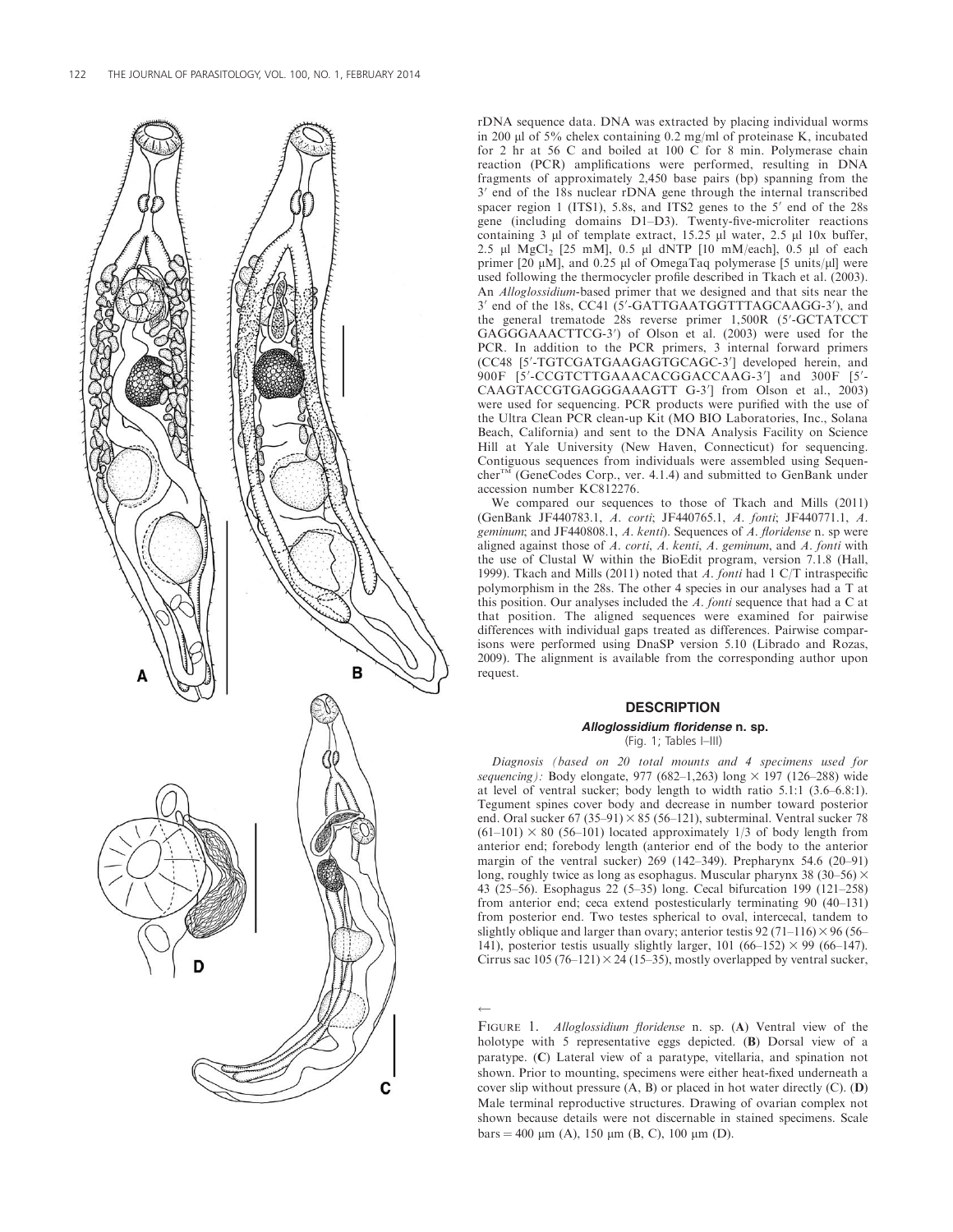TABLE I. Morphological traits that may be useful for identifying the nonprecocious Alloglossidium species described from ictalurid hosts. All trait descriptions for *Alloglossidium floridense* were derived from this study and those of *Alloglossidium fonti* from Tkach and Mills (2011). Note, symbols on the traits of the remaining 3 species indicate source of data (see text for justification). Ranges and means (in parentheses) are provided when available.

| Characters                               | A. floridense n. sp.                                                                 | Alloglossidium corti                    | Alloglossidium kenti                                                | Alloglossidium geminum                                                            | A. fonti                                                              |
|------------------------------------------|--------------------------------------------------------------------------------------|-----------------------------------------|---------------------------------------------------------------------|-----------------------------------------------------------------------------------|-----------------------------------------------------------------------|
| Body length                              | $687-1,263(977)$                                                                     | $1,000-2,090*$                          | $3,159*$                                                            | $1,527^*, 1,600\dagger$                                                           | $1,005-1,820$ $(1,356.2)$                                             |
| Body width                               | $126 - 288(197)$                                                                     | $213 - 400*$                            | 518*                                                                | $213^*$ , $455^*$                                                                 | $167 - 311(243.6)$                                                    |
| Anterior extent<br>of the<br>vitellaria  | Just anterior to the<br>genital pore to the<br>anterior end of the<br>ventral sucker | Pharynx to cecal<br>bifurcation*        | Esophagus to cecal<br>bifurcation <sup>*</sup> . <sup>†</sup>       | Posterior margin of<br>ventral sucker or<br>further posteriorly*                  | Anterior margin of<br>ventral sucker or<br>slightly lower             |
| Posterior extent<br>of the<br>vitellaria | Posterior margin of<br>anterior testis                                               | Anterior margin of<br>posterior testis* | Middle to posterior<br>margin of anterior<br>testis $*$ , $\dagger$ | Between the two testes<br>to the anterior<br>margin of the<br>posterior testis*,§ | Posterior margin of<br>anterior testis or<br>midway between<br>testes |
| Ovary shape                              | Spherical/oval                                                                       | Spherical/oval*                         | Oval /lobed *                                                       | $Oval^*$                                                                          | Oval                                                                  |
| Ovary placement                          | Postcirrus by <half the<br="">ovary diameter</half>                                  | Immediately postcirrus*                 | Immediately postcirrus<br>*                                         | Immediately postcirrus<br>*                                                       | Postcirrus by $\sim$ half the<br>ovary diameter                       |
| Egg length                               | $25 - 30(27)$                                                                        | $28 \xi, (34)$                          | $(24)$ <sup><math>\dagger</math></sup>                              | $24 - 328$                                                                        | $22 - 27(25.1)$                                                       |
| Egg width                                | $13-17(14)$                                                                          | $16 \S$ , $(20)$                        | $(12)$ <sup><math>\ddagger</math></sup>                             | $12 - 168$                                                                        | $9-14(11.8)$                                                          |

\* Tkach and Mills (2011) was the first paper to support morphological trait differences with DNA sequences for species of *Alloglossidium*; thus more weight is given to traits reported in Tkach and Mills (2011) (see text for justification). We used the line drawings and scales provided in Tkach and Mills (2011) to determine positions of organs or to calculate body length and width measurements. The ranges given for A. corti are based on 3 drawings and encompass the measurements given in the original species description of Lamont (1921) and in the discussion of Mueller (1930). The measurements for both A. kenti and A. geminum were based on a single drawing.

† Mueller (1930) did not provide body length/width or egg length/width measurements in his description of A. geminum; however, we were able to measure the line drawing in the original description to determine size.

‡ Based on the description of A. kenti (Simer, 1929). Measured traits were based on 5 specimens (Simer, 1929). However, no body length or width measurements were reported and we were unable to determine size based off of the line drawing because of the missing figure 8 legend and its scale legend. We also note that although the species description described the ovary as ovoid, the generic description based on A. kenti within the same article described the ovary as being ''slightly lobed.''

§ Based on the description or measurements given in Van Cleave and Mueller (1934).

|| Means based on 5 specimens used in the description of Plagiorchis ameiurensis (McCoy, 1928), which was synonomized with A. corti (Mueller, 1930).

containing a bipartite seminal vesicle. Genital pore ventral, median, immediately anterior to ventral sucker. Ovary pretesticular, spherical to slightly elongate, 76 (46–101)  $\times$  68 (46–101); located posterior to cirrus sac by less than half the diameter of the ovary. Seminal receptacle absent. Laurer's canal not observed. Vitellaria in 2 lateral follicular bands ventral and lateral to ceca (Fig. 1A, B). Vitellaria in 2 lateral follicular bands ventral and lateral to ceca (Fig. 1A, B) with anterior extent ranging from just anterior to genital pore to anterior end of ventral sucker. Vitellaria extend posteriorly to the anterior margin of anterior testis with 1 band extending to the posterior margin of the anterior testis. The posterior end of the vitellaria extends to the anterior margin of anterior testis with 1 band extending to the posterior margin of the anterior testis. Uterus extending postovarian to posterior of body, overlapping ovary, testes, and ceca when gravid but otherwise lacking coiling between ascending and descending arms. Metraterm poorly differentiated. Eggs oval, numerous, 27 (25–30) long  $\times$  14 (13–17) wide. Excretory bladder I-shaped; excretory pore terminal.

#### Taxonomic summary

Type host: Speckled madtom, Noturus leptacanthus Jordan, 1877.

Other host: Tadpole madtom, Noturus gyrinus (Mitchill, 1817).

*Type locality:* Run of unnamed spring  $(29°51'32.03''N, 82°44'5.64''W)$ feeding into the Santa Fe River, Gilchrist County, Florida.

Site of infection: Intestine.

Prevalence and intensity: Of the hosts examined, 20 of 21 N. *leptacanthus* were infected (intensity range  $= 1-25$ , mean  $= 10.5$ ) and 7 of 8 N. gyrinus were infected (intensity range  $= 1-5$ , mean  $= 2.7$ ).

Type specimens: Holotype USNPC 106781; paratypes, USNPC 106782, 106783, Manter Museum HWML-49774, HWML-49775.

Etymology: The species epithet is derived from the geographic region of the type locality.

#### Remarks

Morphologically, the features of *Alloglossidium floridense* n. sp. are consistent with the diagnosis of Alloglossidium (see Vande Vusse, 1980). Particularly, the presence of tegument spination, a subterminal oral sucker, cirrus sac containing a bipartite seminal vesicle, genital pore immediately anterior of ventral sucker, the absence of a seminal receptacle, lateral vitellaria, and I-shaped excretory bladder support placement within this genus. It should also be noted that after reexamining our specimens with DIC, bright field, and phase contrast microscopes, we were unable to distinguish the ductwork associated with the ovarian complex and for many specimens were not able to clearly see the Mehlis gland. Additionally, for those specimens in which the Mehlis gland was visible, it appeared more ovoid than glandular in nature, which we believe to be an artifact of the fixing or staining process. Because we were unable to obtain a clear, detailed view of the ovarian complex we did not include an illustration.

Within the genus, the new species is most similar to the nonprecocious species of Alloglossidium known to infect catfishes: A. corti, A. kenti, A. geminum, and A. fonti. Table I lists a summary of morphological traits that may be most useful in distinguishing  $A$ . floridense n. sp. from the latter species and among the 5 nonprecocious species in general. However, Table I should be regarded as a tentative guide. We caution that many of these differences are subtle such that trait characteristics may overlap among species and no 1 trait separates all the species simultaneously. Moreover, only A. floridense n. sp. and A. fonti are based on type locality and type host data where both morphological and genetic data are available (Tkach and Mills, 2011). Tkach and Mills (2011) also support morphological trait differences with genetic data for A. corti, A. kenti, and A. geminum. Though they did not use specimens of the latter 3 species from the type localities, we put more emphasis on the data from Tkach and Mills (2011) because they provide a set of morphological traits that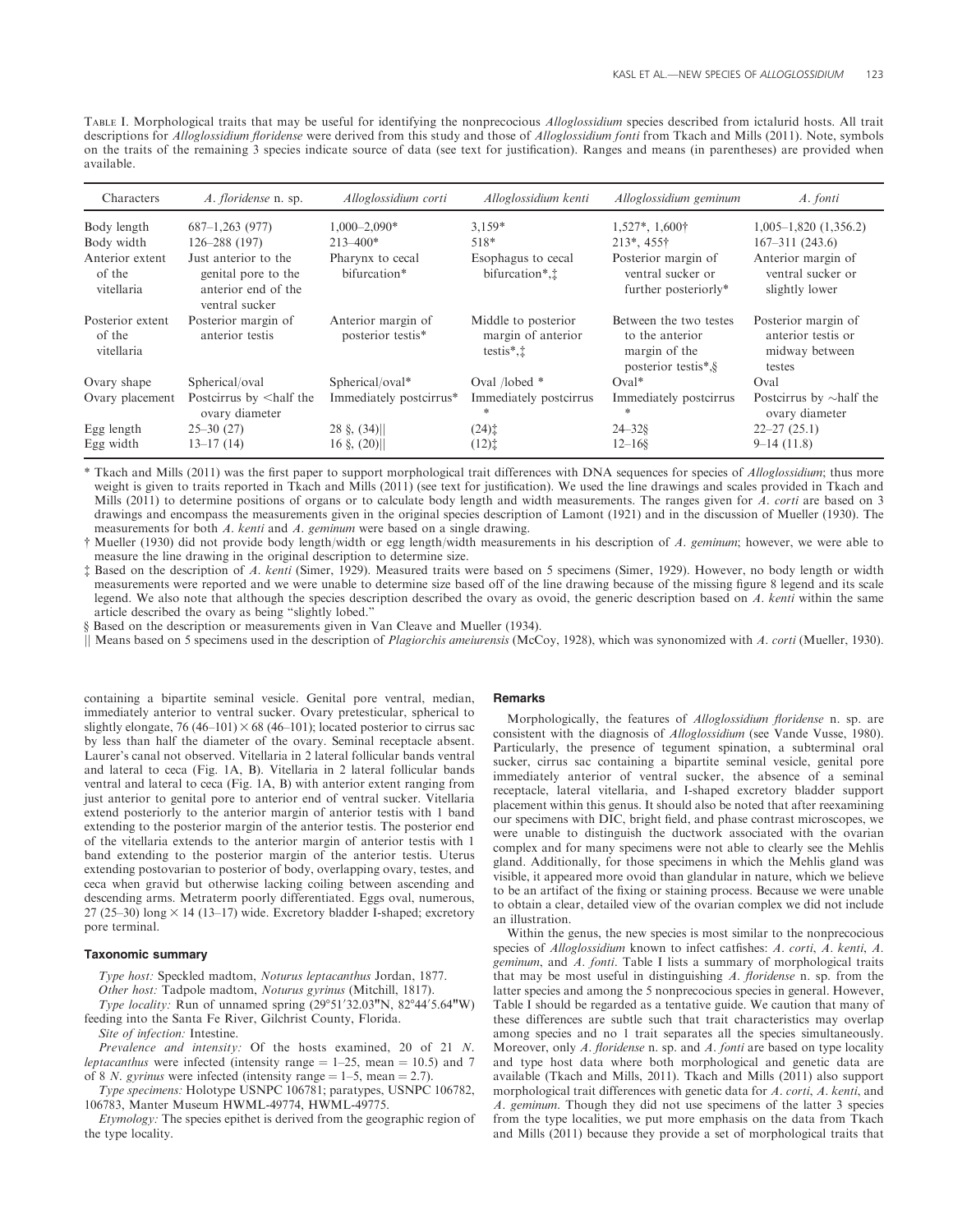|                      | A. floridense n. sp. | Alloglossidium corti | Alloglossidium kenti | Alloglossidium geminum | Alloglossidium fonti |
|----------------------|----------------------|----------------------|----------------------|------------------------|----------------------|
| A. floridense n. sp. |                      |                      | 2.1                  | 5.4                    |                      |
| A. corti             | 0.1                  |                      | 2.7                  | 8.5                    | 3.7                  |
| A. kenti             |                      | $0^{\circ}$          |                      | 5.0                    | 3.7                  |
| A. geminum           |                      |                      | 0.7                  |                        | 7.1                  |
| A. fonti             |                      |                      |                      | 0.7                    |                      |

TABLE II. Percent pairwise sequence comparison of Alloglossidium floridense n. sp. and 4 other Alloglossidium species. Number of variable sites within the ITS1 (519–base pairs [bp] alignment; above diagonal) and 18S (150-bp alignment; below diagonal) gene regions of nuclear ribosomal DNA.

are clearly tied to distinct genetic entities. Reasons for less emphasis on past trait descriptions of A. corti, A. kenti, and A. geminum in Table I are given in the Discussion.

Most noticeably, A. *floridense* n. sp. is the smallest of the 5 species. Despite its small body size, its eggs are similar in size to the other species listed in Table I. Thus, egg size relative to body size appears to distinguish A. floridense n. sp. from the other nonprecocious species that infect ictalurids. Tkach and Mills (2011) noted that A. kenti has a lobed ovary (see their fig. 3). We too have observed this trait in molecularly verified A. kenti from Texas (E. L. Kasl, unpubl. data). In contrast, Simer (1929) described and illustrated the ovary as ovoid in the original description of A. kenti; however, Simer's (1929) description was based on only 5 specimens and Simer's (1929) generic description states the ovary as being "slightly lobed" (discussed below). The spherical/oval ovary of  $A$ . floridense n. sp. distinguishes it from the lobed condition of A. kenti, as reported by Tkach and Mills (2011), but not the remaining species. Tkach and Mills (2011) also report the ovary of A. fonti is a substantial distance posterior from the cirrus sac, whereas in A. kenti, A. corti, and A. geminum, the ovary nearly abuts the posterior end of the cirrus sac. The location of the ovary (posterior to the cirrus sac by less than half the diameter of the ovary) appears to be more variable in  $A$ . floridense n. sp., with some specimens showing greater distance between the posterior margin of the cirrus sac and the ovary (compare Fig. 1A, B). The extent of the vitellaria was shown to be useful for distinguishing species of Alloglossidium that infect catfishes (Tkach and Mills, 2011). This pattern holds true for A. *floridense* n. sp., with the anterior and posterior extents of the vitellaria serving as separate characters with which to differentiate species. When considering the anterior extent of the vitelline fields, A. floridense n. sp. begins just anterior to the genital pore to the anterior end of the ventral sucker, which is further anterior than that of A. fonti and A. geminum (which originate at the anterior and posterior margins of the ventral sucker, respectively), but posterior to that of A. corti and A. kenti (which can extend from the region of the pharynx to the cecal bifurcation). The posterior extent of the vitellaria of A. floridense n. sp. is most similar to that of A. kenti and A. fonti, with all 3 ending around the posterior margin of the anterior testis. In contrast, in both A. corti and A. geminum the vitellaria extend further posteriorly; in A. geminum the vitelline fields extend to a level between the 2 testes to the anterior margin of the posterior testis while in A. corti they extend fully to anterior margin of the posterior testis.

In correlation with the morphological differences, we found strong molecular support for the establishment of A. floridense n. sp. (Tables II, III). Across the studied rDNA fragment  $(2,300$  bp from the  $3'-18$ s to the 5'-28s) no intraspecific variability was observed among the 4 specimens of A. floridense n. sp., and only the 5.8s was invariable among the compared species. A comparison of the pairwise sequence variability among the nonprecocious species of Alloglossidium is presented in Tables II and III. Alloglossidium kenti was the least overall divergent (0.70%, p-distance including gaps) from A. floridense n. sp., whereas A. geminum was the most overall divergent (3.17%). Vilas et al. (2005) note that many morphologically recognized pairs of congener digeneans exhibit about 1% divergence in the ITS regions, which tend to be less conserved than the 18s or 28s. When combining ITS1 and ITS2, A. floridense n. sp. shows this approximate level of divergence from  $A$ . kenti and  $A$ . corti (1.41 and 1.88%, respectively; Tables II, III). Thus, there is concordance between the molecular and morphological data, which present a strong argument for the establishment of A. floridense n. sp.

### **DISCUSSION**

The subtle morphological variation among the nonprecocious species of Alloglossidium that infect ictalurids can make conclusive identification of species difficult with the use of morphology alone. Table I is our attempt to highlight potential characters that may be useful in identifying these species. However, the data in Table I are tentative and several issues need to be addressed before they can be deemed more reliable. First, how is one to know if the observed morphological variation is environmentally induced (e.g., host-induced plastic response), represents standing intraspecific genetic variation, or characterizes distinct species? Investigator-induced variation caused by differences in the fixation and mounting of flatworm specimens can also distort key morphological traits (Bakke, 1988; Criscione and Font, 2001). The latter was an issue in the description of A. corti (Lamont, 1921). In particular, when synonymizing Plagiorchis ameiurensis McCoy, 1928 with A. corti, Mueller (1930) made note that Lamont's ''inadequate study of unsuitable preparations'' caused her to misrepresent morphological traits. This led Mueller (1930) to redescribe a few key characteristics (i.e., overall size and extent of the vitellaria). A second issue we encountered in trying to identify diagnostic interspecific morphological traits is the lack of reported details in some of the original species descriptions. The description of A. kenti provides no mention of the overall body size of the worm and is missing a scale legend on the

TABLE III. Percent pairwise sequence comparison of Alloglossidium floridense n. sp. and 4 other Alloglossidium species. Number of variable sites within the ITS2 (334–base pair [bp] alignment; above diagonal) and 28S (1,297-bp alignment of the 5' end; below diagonal) gene regions of nuclear ribosomal DNA.

|                      | A. floridense n. sp. | Alloglossidium corti | Alloglossidium kenti | Alloglossidium geminum | Alloglossidium fonti |
|----------------------|----------------------|----------------------|----------------------|------------------------|----------------------|
| A. floridense n. sp. |                      | 2.1                  | 0.3                  | 3.9                    | 0.6                  |
| A. corti             | 0.3                  |                      | 1.8                  | 4.5                    | 1.8                  |
| A. kenti             | 0.3                  | 0.2                  |                      | 3.6                    | 0.3                  |
| A. geminum           | 2.5                  | 2.5                  | 2.5                  |                        | 3.9                  |
| A. fonti             | 0.6                  | 0.6                  | 0.5                  | 2.8                    |                      |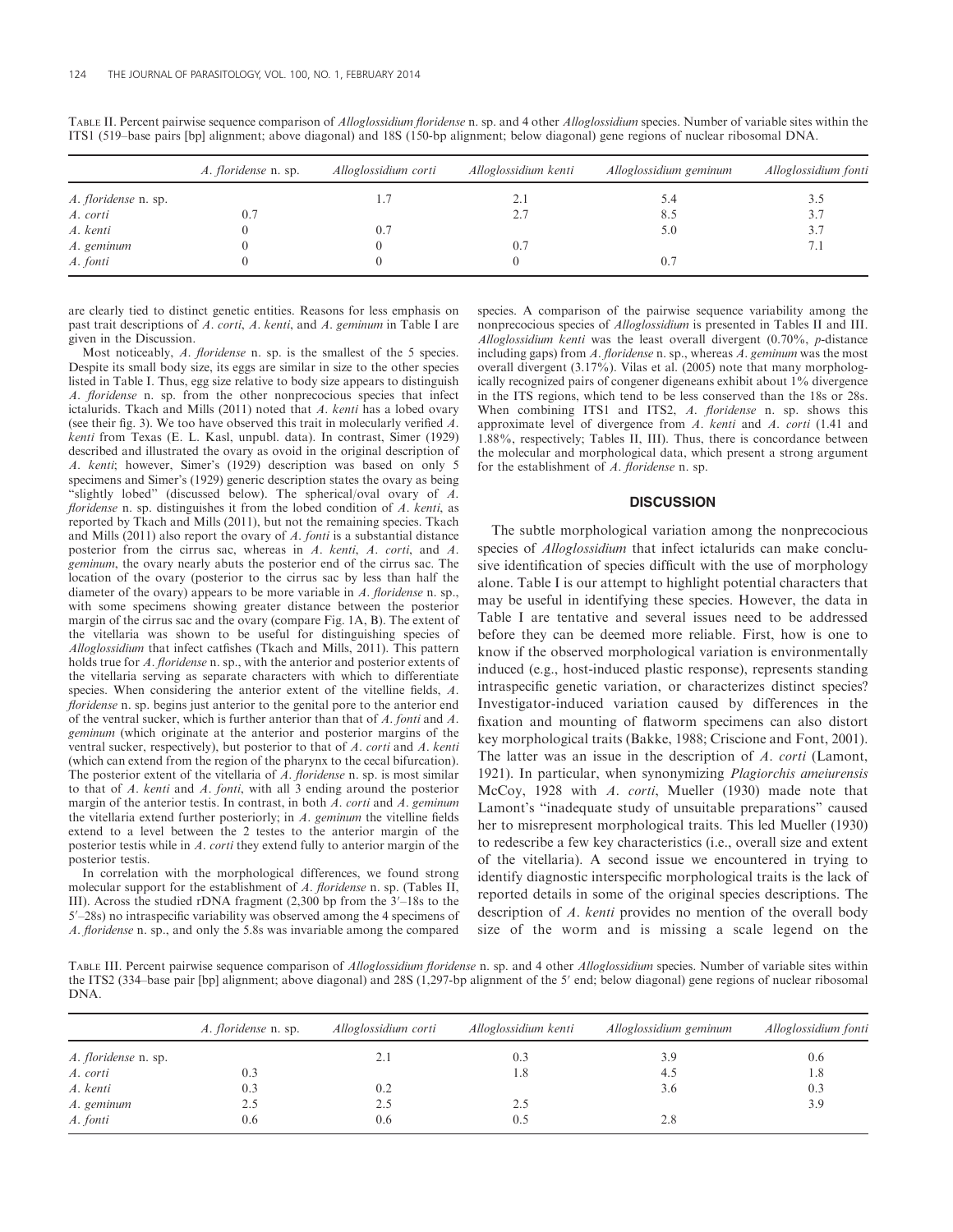corresponding figure (i.e., the legend of fig. 8 in Simer, 1929 is missing), and the description of A. geminum by Mueller (1930) gives only a vague discussion (and somewhat different description from the line drawing itself) of the extent of the vitellaria and provides no information as to the overall size of the worm or the size of its eggs. The egg data for A. geminum in Table I came from a subsequent report (Van Cleave and Mueller, 1934). Third, further confounding matters, the name A. kenti spent decades lumped together with  $A$ . *corti*, starting with the synonymy by Van Cleave and Mueller (1934) until its resurrection by Tkach and Mills (2011). Thus, morphological measurements and descriptors (e.g., Carney and Brooks, 1991; Smythe and Font, 2001) as well as host and geographic distribution records over this period are enmeshed under a single species name. Given that A. fonti was reported to be most similar to  $A$ . *corti* and  $A$ . *geminum* (Tkach and Mills, 2011), its variation may also be subsumed under previous reports of A. corti or A. geminum. Because of this synonymy and the possible past nonrecognition of cryptic species, the data in Table I are more heavily drawn upon from Tkach and Mills (2011) than from past studies based on morphology alone.

To resolve the issue of intraspecific versus interspecific variation in the genus Alloglossidium, we advocate the approach of Tkach and Mills (2011), whereby genetic data are used to corroborate observed morphological differences. Although A. floridense n. sp. has morphological differences that distinguish it from previously described species in the genus, these differences are subtle. To reiterate Tkach and Mills (2011), without the sequence data, we might have viewed such differences as representing intraspecific variability. To address the lack of details or improper fixation methods in the original descriptions of A. corti, A. geminum, and A. kenti, we suggest that new collections from the type host and the type locality (if possible) are warranted in order to redescribe or amend the previous descriptions and to provide sequence data to support the morphology. Although Tkach and Mills (2011) clearly supported morphological differences with genetic data, their samples of A. corti, A. geminum, and A. kenti did not come from the type localities. Although we think their results will hold, it cannot be certain that their specimens represent the ''true'' type of each species. As a case in point, the original species description and drawing of A. kenti by Simer (1929) describes the ovary as being ovoid. This contrasts with the generic description of the genus Alloglossidium, which is based on A. kenti, in stating the ovary is ''slightly lobed'' (Simer, 1929). Tkach and Mills (2011) report a lobed ovary for A. kenti. Thus, is this intraspecific variation, developmental stage variation, or did Tkach and Mills (2011) uncover a cryptic species different from that originally described as A. kenti? Additional data from the type locality will help resolve these issues. We are in the process of field collections that will help correlate patterns of genetic variation with patterns of morphological variation from type locality specimens of A. corti, A. geminum, and A. kenti. Lastly, once there is a clear picture of trait differences that are supported by DNA-based data, museum specimens can be reexamined in order to ensure their correct identification. The latter will enable more accurate depictions of host and geographic distributions.

In summary, we have identified a new species of Alloglossidium that uses ictalurids as a definitive host. The description is based on both morphology and DNA sequence data. Importantly, it appears no 1 morphological trait is simultaneously diagnostic among all the nonprecocious species. Rather a combination of

morphological traits is needed (as given by the tentative list in Table I). Prior to the use of DNA-based data, only 2 species of nonprecocious Alloglossidium were recognized from ictalurid hosts. Furthermore, the broad host range and geographic ranges of A. corti and A. geminum raised the possibility of cryptic species. Indeed, the work of Tkach and Mills (2011) and our current study have added 3 species from ictalurid hosts and thus supported the hypothesis of cryptic species. It remains to be seen if the currently recognized species, or those potentially to be discovered, have any host or geographic affiliation. It will also be interesting to see if the addition of molecular data and/or new species will alter our current understanding of the patterns of life-cycle evolution in this intriguing genus (Smythe and Font, 2001).

## ACKNOWLEDGMENTS

The authors are grateful to the Florida Fish and Wildlife Conservation Commission for issuing permit FNW-12-07 that allowed for the collection of ictalurids in Florida. The authors would also like to thank R. M. Overstreet and R. W. Heard (University of Southern Mississippi, Coastal Sciences Department) for provision of transportation to Florida and equipment, N. O. Dronen (Texas A&M University) for providing equipment used to prepare the illustrations, and R. Cui (Texas A&M University) for his assistance with Latin naming conventions. This work was supported by the National Science Foundation, NSF DEB 1145508  $(C.D.C.$  and  $W.F.F.)$  and NSF 0529684  $(R.M.O.)$ , and by the National Oceanographic and Atmospheric Administration, NOAA NA08NOS4730322 (R.M.O.).

#### LITERATURE CITED

- BAKKE, T. A. 1988. Morphology of adult Phyllodistomum umblae (Fabricius) (Platyhelminthes, Gorgoderidae): The effect of preparation, killing and fixation procedures. Zoologica Scripta 17: 1–13.
- BECKERDITE, F. W., AND K. C. CORKUM. 1974. Alloglossidium macrobdellensis sp. n. (Trematoda: Macroderoididae) from the leech, Macrobdella ditetra Moore, 1953. Journal of Parasitology 60: 434– 436.
- CARNEY, J. R., AND D. R. BROOKS. 1991. Phylogenetic analysis of Alloglossidium Simer, 1929 (Digenea: Plagiorchiiformes: Macroderoididae) with discussion of the origin of truncated life cycle patterns in the genus. Journal of Parasitology 77: 890–900.
- CORKUM, K. C., AND H. M. TURNER. 1977. Alloglossoides cardicola gen. et sp. n. (Trematoda: Macroderoididae) from Louisiana crayfish. Proceedings from the Helminthological Society of Washington 44: 176–178.
- CRAWFORD, W. W. 1937. A further contribution to the life history of Alloglossidium corti (Lamont), with especial reference to dragonfly naiads as second intermediate hosts. Journal of Parasitology 23: 389– 399.
- CRISCIONE, C. D., AND W. F. FONT. 2001. Artifactual and natural variation of Oochoristica javaensis: Statistical evaluation of in situ fixation. Comparative Parasitology 68: 156–163.
- FISH, T. D., AND F. J. VANDE VUSSE. 1976. Hirudicolotrema richardsoni gen. et sp. n. (Trematoda: Macroderoididae) from Minnesota hirudinid leeches. Journal of Parasitology 62: 899–900.
- FONT, W. F. 1994. Alloglossidium greeri n. sp. (Digenea: Macroderoididae) from the Cajun dwarf crayfish, Cambarellus schufeldti, in Louisiana, U.S.A. Transactions of American Microscopical Society 113: 86–89. , AND K. C. CORKUM. 1975. Alloglossidium renale sp. nov. (Digenea: Macroderoididae) from a fresh-water shrimp and A. progeneticum n.
- comb. Transactions of the American Microscopical Society 94: 421– 424.
- HALL, T. A. 1999. BioEdit: a user-friendly biological sequence alignment editor and analysis program for Windows 95/98/NT. Nucleic Acids Symposium Series 41: 95–98.
- HOFFMAN, G. L. 1999. Parasites of North American freshwater fishes, 2nd ed. Cornell University, Press, Ithaca, New York, 173 p.
- LAMONT, M. E. 1921. Two new parasitic flatworms. Occasional Papers of the Museum of Zoology, University of Michigan 93: 1–4.